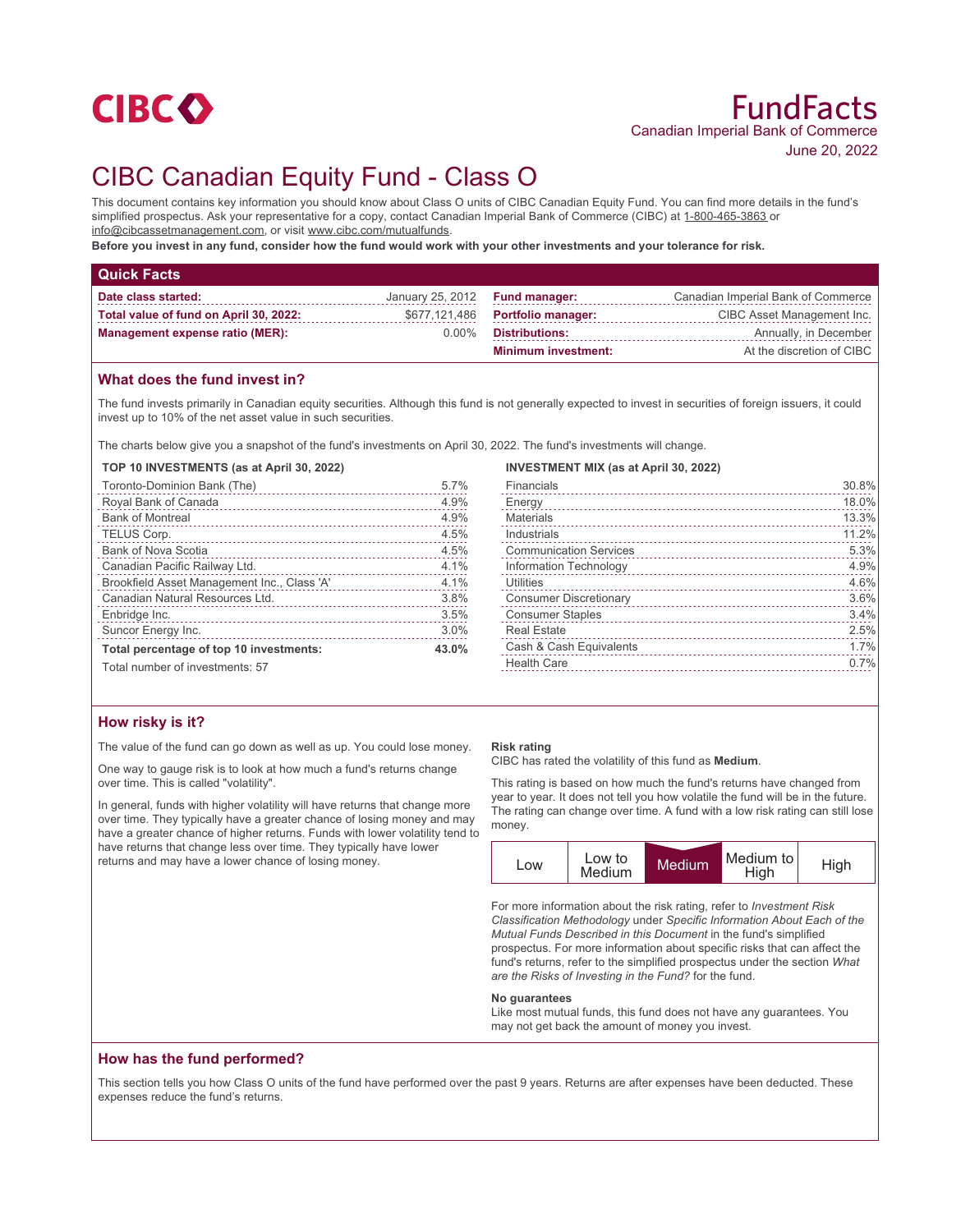## **FundFacts**

#### **YEAR-BY-YEAR RETURNS**

This chart shows how Class O units of the fund performed in each of the past 9 calendar years. Class O units dropped in value in 2 of the 9 years. The range of returns and change from year to year can help you assess how risky the fund has been in the past. It does not tell you how the fund will perform in the future.



#### **BEST AND WORST 3-MONTH RETURNS**

This table shows the best and worst returns for Class O units of the fund in a 3-month period over the past 9 calendar years. The best and worst 3-month returns could be higher or lower in the future. Consider how much of a loss you could afford to take in a short period of time.

|                    |           | Return 3 months ending | If you invested \$1,000 at the beginning of the period |
|--------------------|-----------|------------------------|--------------------------------------------------------|
| <b>Best return</b> | $16.4\%$  | June 30, 2020          | Your investment would rise to \$1,164                  |
| Worst return       | $-20.5\%$ | │ March 31. 2020       | Your investment would drop to \$795                    |

#### **AVERAGE RETURN**

The annual compounded return of Class O units of the fund was 9.4% over the past 10 years. If you had invested \$1,000 in the fund 10 years ago, your investment would be worth \$2,458 as at April 30, 2022.

| Who is this fund for?                                                                                                              | A word about tax                                                                                                                                                                                                                                                                                     |
|------------------------------------------------------------------------------------------------------------------------------------|------------------------------------------------------------------------------------------------------------------------------------------------------------------------------------------------------------------------------------------------------------------------------------------------------|
|                                                                                                                                    |                                                                                                                                                                                                                                                                                                      |
| Investors who:<br>• are seeking long-term growth through capital appreciation; and<br>• are investing for the medium to long term. | In general, you will have to pay income tax on any money you make on a<br>fund. How much you pay depends on the tax laws where you live and<br>whether or not you hold the fund in a registered plan such as a<br>Registered Retirement Savings Plan (RRSP) or a Tax-Free Savings<br>Account (TFSA). |
|                                                                                                                                    | Keep in mind that if you hold your fund in a non-registered plan, fund<br>distributions are included in your taxable income, whether you receive<br>them in cash or have them reinvested.                                                                                                            |

## **How much does it cost?**

The following tables show the fees and expenses you could pay to buy, own, and sell Class O units of the fund. The fees and expenses - including any commissions - can vary among classes of a fund and among funds. Higher commissions can influence representatives to recommend one investment over another. Ask about other funds and investments that may be suitable for you at a lower cost.

#### **1. SALES CHARGES**

There are no sales charges payable when you buy, switch, or sell Class O units of the fund.

#### **2. FUND EXPENSES**

You don't pay these expenses directly. They affect you because they reduce the fund's returns.

As at December 31, 2021, the expenses for Class O units of the fund were 0.05% of its value. This equals \$0.50 for every \$1,000 invested.

|                                                                                                                                                       | <b>Annual rate</b><br>(as a % of the fund's value) |
|-------------------------------------------------------------------------------------------------------------------------------------------------------|----------------------------------------------------|
| Management expense ratio (MER)<br>This is the total of the fund's operating expenses for Class O units of the fund. No management fees are charged in |                                                    |
| respect of Class O units.                                                                                                                             | $0.00\%$                                           |
| Trading expense ratio (TER)                                                                                                                           |                                                    |
| These are the fund's trading costs.                                                                                                                   | 0.05%                                              |
| <b>Fund expenses</b>                                                                                                                                  | 0.05%                                              |
|                                                                                                                                                       |                                                    |